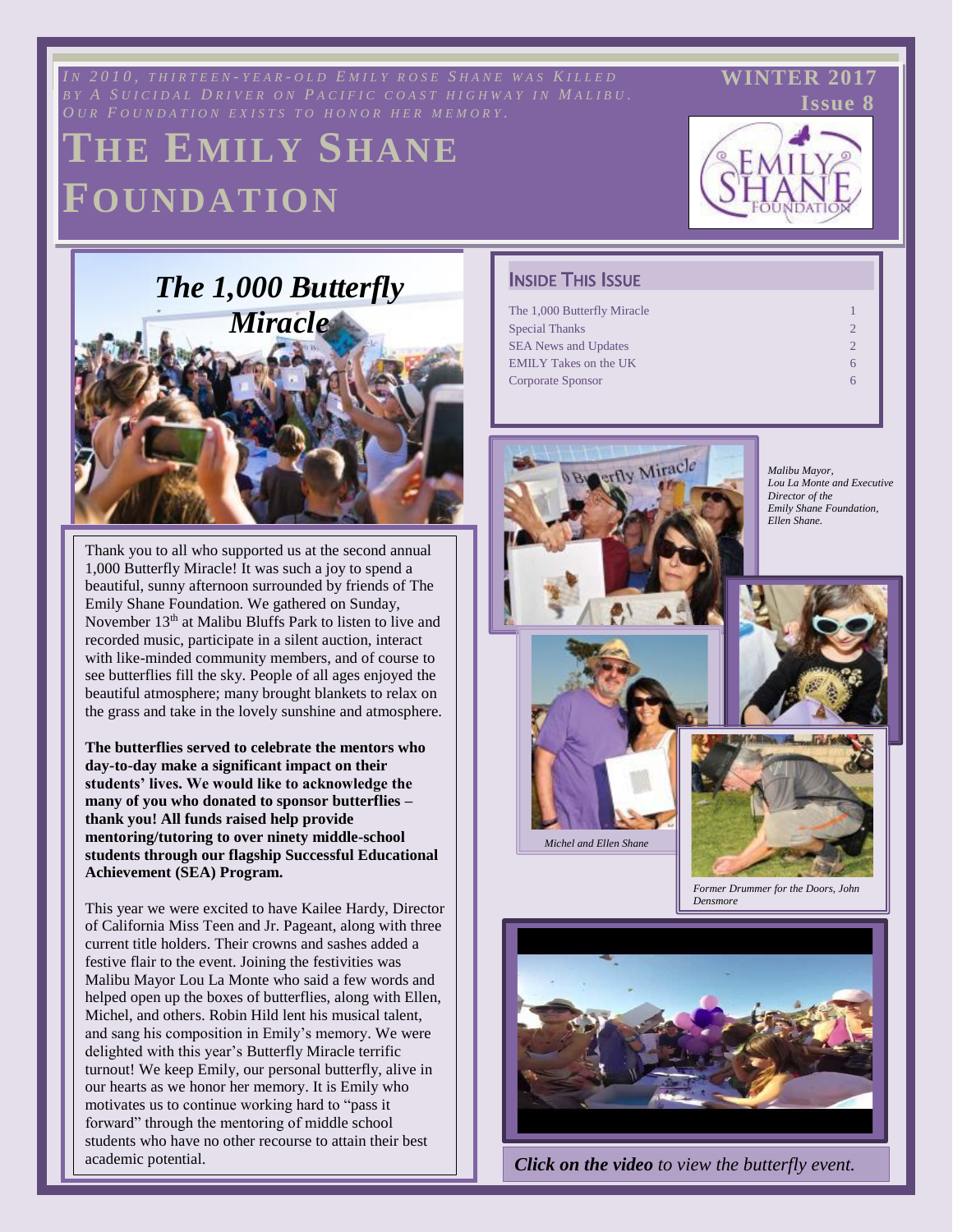Page 2 ESF: Winter 2017 Newsletter

### We would like to extend our sincere gratitude to all who helped organize, plan and manage "The 1,000 Butterfly Miracle." You are truly "the wind beneath our wings:" *Mary Garrison Angela Thacker Amy Raine Kathleen Kinney Peggy Shapiro Emily Schmidt-Goldstein Kelly Kincaid AJ Steinberg and Hollie Havas of Masquerade Events Santa Monica College volunteers Pepperdine University volunteers Malibu High School volunteers* We appreciate all media coverage, including *Julie Ellerton of the Malibu Times, Lauren Finkler, Barbara Burke and Rachel Wolfe of the Malibu Surfside News Santa Monica Daily Press Palisadian Post* Media Coverage Continued *Marina Anderson (The Media Hound PR) Tolucan Times KCRW The Sound 100.3 FM [AllthingsMalibu.com](http://allthingsmalibu.com/) ToMalibu Pepperdine Graphic* Photographer *Jared Price* Featured Musician and D. *Robin Hild* Venue *The City of Malibu* Special Appearance *Mayor Lou La Monte, City of Malibu Current Title Holders of the California Model Miss. Teen and Jr. Pageant* ---And to all others, not specifically mentioned, thank you!!--- *Special Thanks*

# *SEA Student Progress*

### SEA Student, Ismael and SEA Mentor, Guillermo



Ismael is in the 8th grade and attends North Park Academy of the Arts in Pico Rivera. Guillermo says, *"Ismael has always struggled with English. Therefore, English is our main focus. All in all, I am proud that Ismael has maintained steady grades this school year."*

*News and Updates*

SEA Student, Yahir and SEA Mentor, Chandler



SEA student Yahir, an 8th grader from South LA, now has all A's!! He began his educational journey with SEA last year and was performing poorly. We are all so proud of him, as is his mentor, Chandler.



# Drawing Readers to Other SEA Student, Oscar and SEA Mentor, Linda SEA Student, Angel



Oscar, a sixthgrade student at Ocean View Junior High in Oxnard, is showing off an A on his math test! You can see the pride in both student and mentor. strives for!

### SEA Student, Angel



Angel is an 8th grader. We are so proud of him for getting "Perfect Attendance!" Perfect attendance is the first step towards academic success. We are very proud of you, Angel!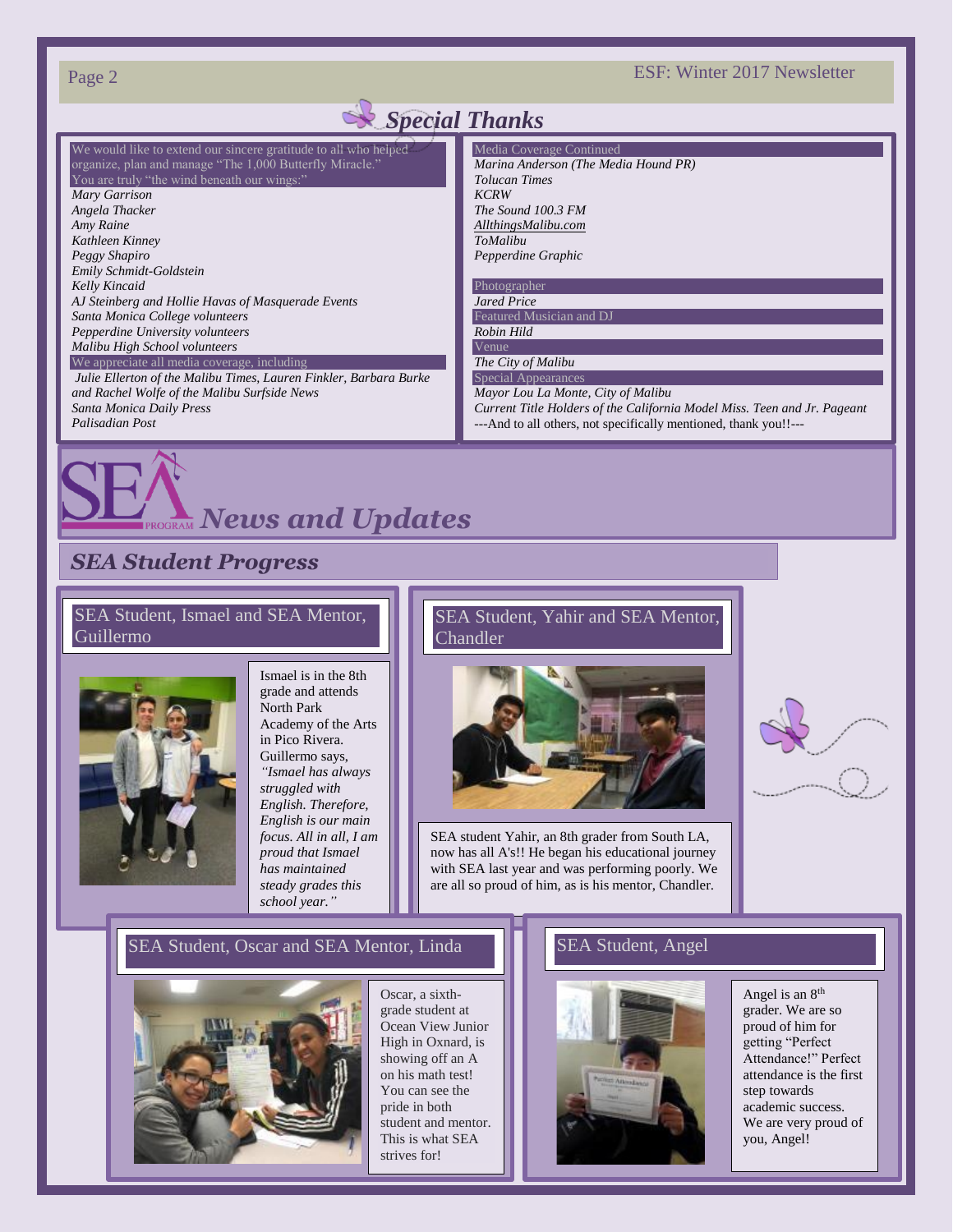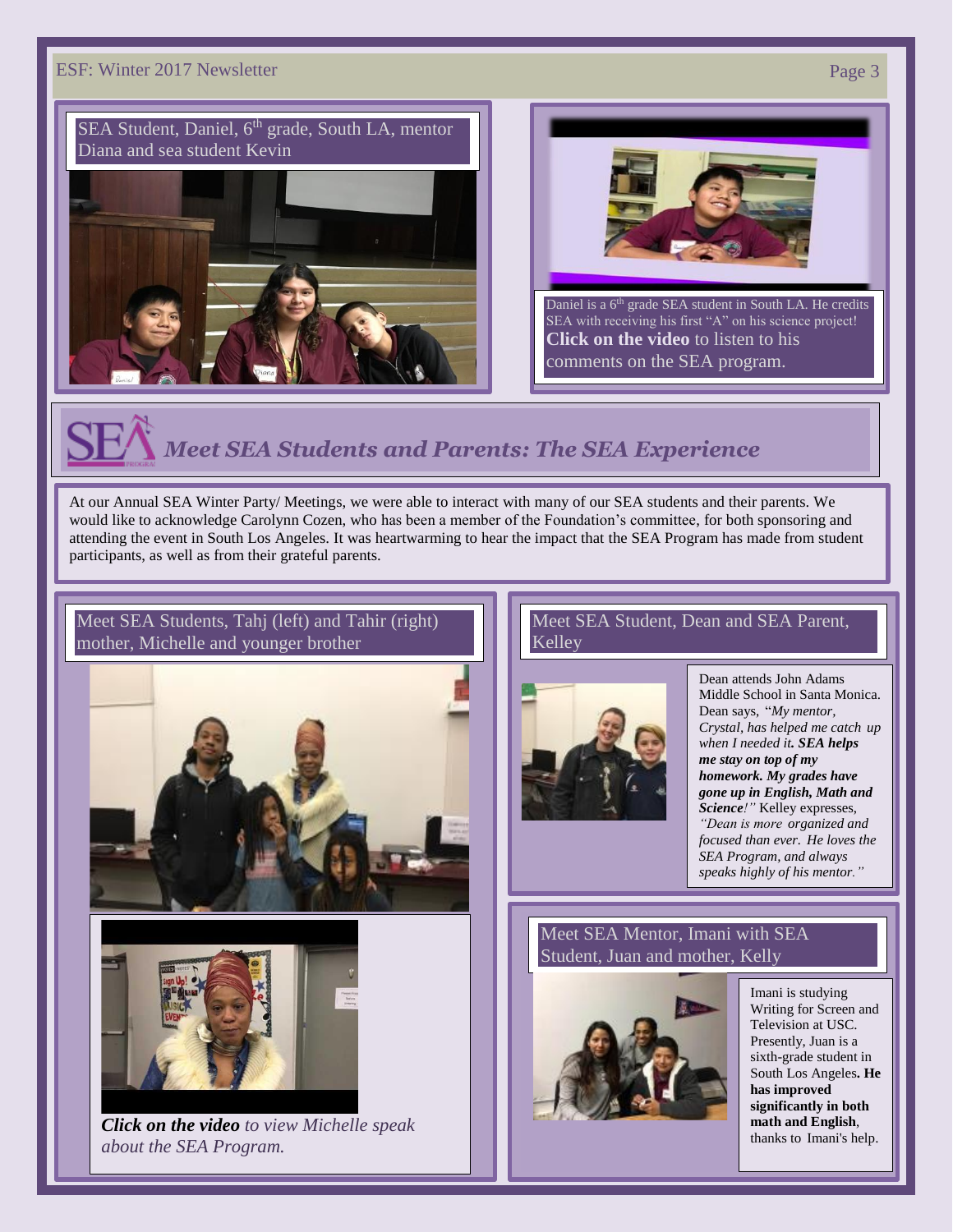# Page 4 **ESF:** Winter 2017 Newsletter

### Meet SEA Student, Angel and mother, Marguerite



Angel is in 8th grade, and his mentor is Diana. Angel says, "*Diana makes mentoring fun*," and he credits her with his **grades improving in math and English**. His mom is very happy with his progress and appreciates the SEA Program and the difference it is making for her son.

### Meet SEA Student, Jounal and his mom, Lilieth

This is SEA student Journal, a 7th grader at John Adams Middle School in Santa Monica with his mom, Lilieth. Journel works with mentor Larissa. Lilieth says*, "Due to The SEA Program, Journel has better study habits. He talks about Larissa and says she is nice and smart."* Journal's science grade went from  $a \overline{D}$  to  $a \overline{B} +$ .



### Meet SEA Student, Kezim and his parents, Shaquon and Michael



Wright Middle School in Westchester. Kezim said his mentor Natalie helped him become better in math and says *"I am a much more responsible student. My English skills have improved since joining the SEA Program!"* He also said: *"The SEA Program helped me to change me to a different person."* His parents say: *"Kezim has more confidence, better grades and a much better attitude."* They also say, "*One of the benefits of SEA is that it provides a place for kids to feel a sense of belonging."*

Kezim, a sixth grader, attends

### A Few Words from SEA Student, Gabriel and his mother, Elizabeth

Elizabeth expresses, *"Gabriel tries harder and is much more motivated! He now wants to do his work."*

From Gabriel, 6<sup>th</sup> grade SEA Student: *"My mentor is nice and helping me to do better. He is helping me with homework. I am doing well in history and Spanish, but want to improve in English, science and math."*



Meet SEA Parent Bernadette, whose son, Lian, is in 8th grade. This is his second year in the *Bernadette's comments on SEA. SEA Program. Click the video to hear* 



# *SEA Students Pass it Forward*

As Emily Rose Shane was a caring, generous individual, our "Pass it Forward" motto encourages this mindset by requiring each SEA student to perform an act of kindness for every session with their mentor/tutor. These good deeds are posted on our website – emilyshane.org. Here are a few deeds that SEA Program students have shared during the 2016-2017 school year:

*"I helped my struggling friend get through family and self-problems. I also bought chips for my mentor, and took time to talk about myself and help my mentor better understand me."*-Kimberly, 8th Grade

*"I helped my friend on his homework and then he passed the test.*"-Sergio, 7<sup>th</sup> Grade

*"I feel good after I once gave a 20 dollar bill to a homeless person."*-Emmanuel, 6th Grade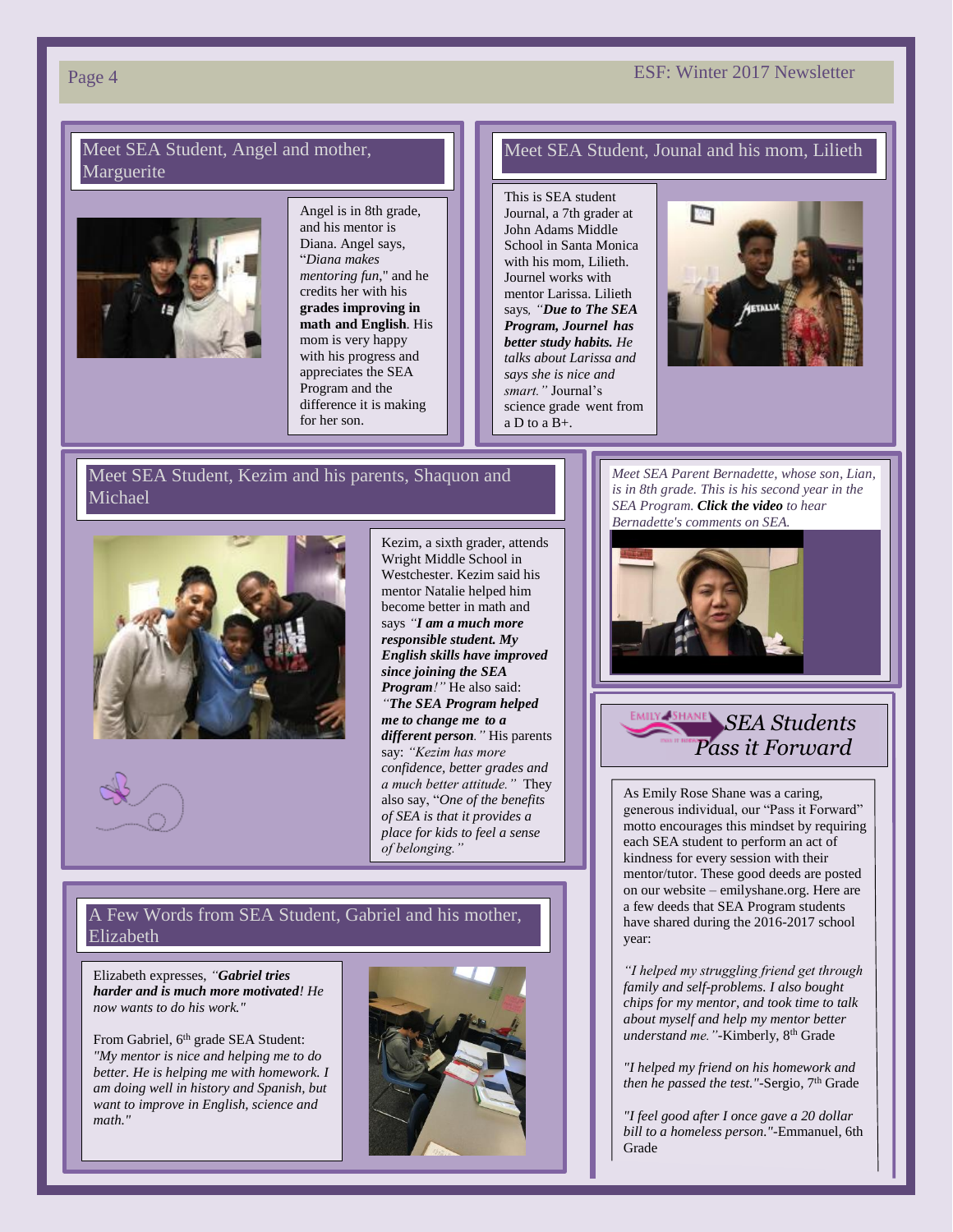### ESF: Winter 2017 Newsletter Page 5

### SEA Mentors Tell-All: SEA Student Success Stories

A **SEA Mentor is as an individual who empowers a student to see a possible future, and believes it can be obtained**. Here are a few of their mentor-mentee **success stories**.

*"Cristal refuses to use a calculator, even though she is allowed to. She enjoys the challenge of doing the mental math herself.*" -Diana Marias, South Los Angeles SEA Mentor

*"Journel has managed to turn in his previously missing assignments to receive credit and has improved his grades by doing so. He is improving in both science and social studies. He gets his essay outlines completed and is able to start them during tutoring."*

-Larissa Ramirez, Santa Monica SEA Mentor

*"Alexa has really improved her reading comprehension! She always reads the questions beforehand, and then reads the selected passage. She even looks for keywords before she interprets the meaning of the passage as a whole."* -Grace Bolen, Westchester SEA Mentor

*"Kimberly completes most of her work and now understands the concepts, especially in math. She is also learning to cooperate better with me and her peers. She is striving to improve her grades and improve her communication skills."*

-Katherine Herrera, Pico Rivera SEA Mentor

*"Juan has drastically improved his grade in math. When we first started, he had an F and he was very insecure about math. Once we started working, he managed to raise his grade up to a C. He is now close to a B. He is so motivated; he is striving for an A. His multiplication skills have also improved. Much of his struggles in math stemmed from not practicing his multiplications at home, but I made a chart for him, motivating him to practice at home. I made sure to get his parents involved and soon enough he was going through his multiplications without any complications. I am so proud of the confidence that he has built up."* -Delmi Rodriguez, Westchester SEA Mentor



*"I feel proud because I helped my little brother try to read even though he's only*  two years old."-Desiree, 7<sup>th</sup> Grade

*"I helped someone who fell and hurt*  themselves"-Ismael, 7<sup>th</sup> Grade





*SEA Mentors of South Los Angeles SEA Mentors of Malibu with Ellen Shane*

### The SEA Impact: A Few Words from Former SEA Mentor, Danielle



*Left to right: Danielle, Kim (SEA Student), Ellen Shane*

*"Working with the Emily Shane Foundation, taught me many skills, not only as a tutor working in an academic environment, but how to become a supportive mentor for students by creating a harmonious environment where children feel at home. What I loved the most about the SEA program was greeting my students each day and asking about their day, good deeds, and getting to know them on a personal level. I was thrilled to show up and help students reach their fullest potential. I owe a lot to the Emily Shane Foundation for being one of the reasons why I wanted to become a Marriage and Family Therapist."*

### **Meet SEA's South LA Area Coordinator**



*Ivana Giang, Area Coordinator*

We would like to acknowledge the work of one our SEA Area Coordinators, Ivana Giang. Ivana manages all aspects of operating SEA at our site in South Los Angeles. Ivana joined the program last summer. We are grateful for her effective and excellent oversight of SEA as she works in liaison with the students, mentors and school administration. She always goes above and beyond to ensure that mentors and mentees alike are afforded every opportunity for success. We are lucky and proud to have Ivana as a part of our team!